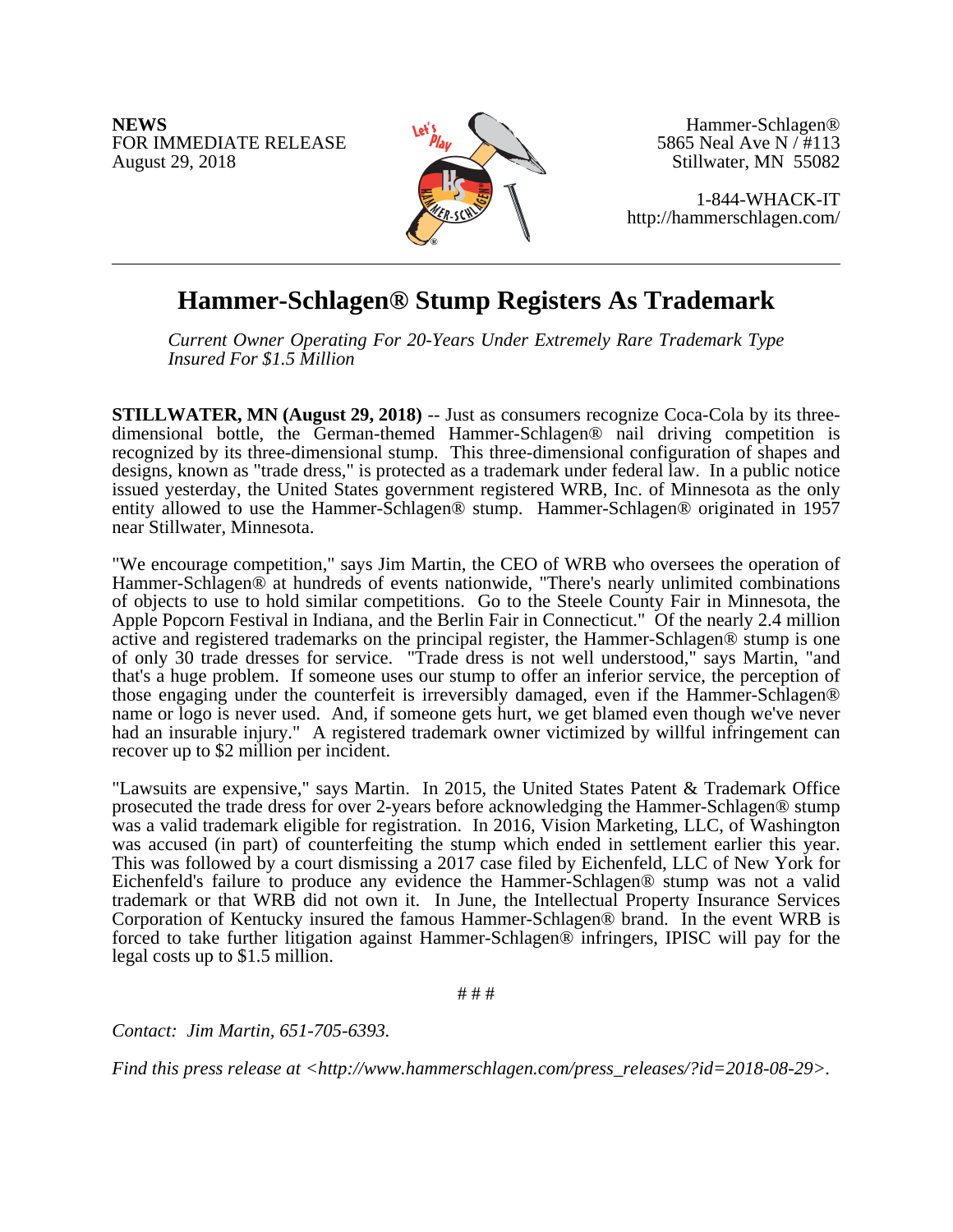



| Reg. No. 5,548,112        | WRB, Inc. (MINNESOTA CORPORATION), DBA Hammer-Schlagen<br>5865 Neal Ave N                                                                                                                                                                                                                                                         |  |
|---------------------------|-----------------------------------------------------------------------------------------------------------------------------------------------------------------------------------------------------------------------------------------------------------------------------------------------------------------------------------|--|
| Registered Aug. 28, 2018  | #113<br>Stillwater, MINNESOTA 55082                                                                                                                                                                                                                                                                                               |  |
| <b>Int. Cl.: 41</b>       | CLASS 41: Entertainment services in the nature of providing persons an opportunity to                                                                                                                                                                                                                                             |  |
| <b>Service Mark</b>       | participate in a game in which participants drive nails into wood                                                                                                                                                                                                                                                                 |  |
| <b>Principal Register</b> | FIRST USE 9-00-1988; IN COMMERCE 2-26-1999                                                                                                                                                                                                                                                                                        |  |
|                           | The mark consists of a three-dimensional configuration constituting trade dress comprising of<br>a cylindrical cross-section of a tree with nails positioned around the outer circumference of its<br>upward facing flat circular surface, and a cross-peen hammer whose head is shaped in the<br>manner depicted in the drawing. |  |
|                           | <b>OWNER OF U.S. REG. NO. 2405337</b>                                                                                                                                                                                                                                                                                             |  |
|                           |                                                                                                                                                                                                                                                                                                                                   |  |

 $SEC.2(F)$ 

SER. NO. 86-710,523, FILED 07-30-2015



Andrei Lanc

Director of the United States Patent and Trademark Office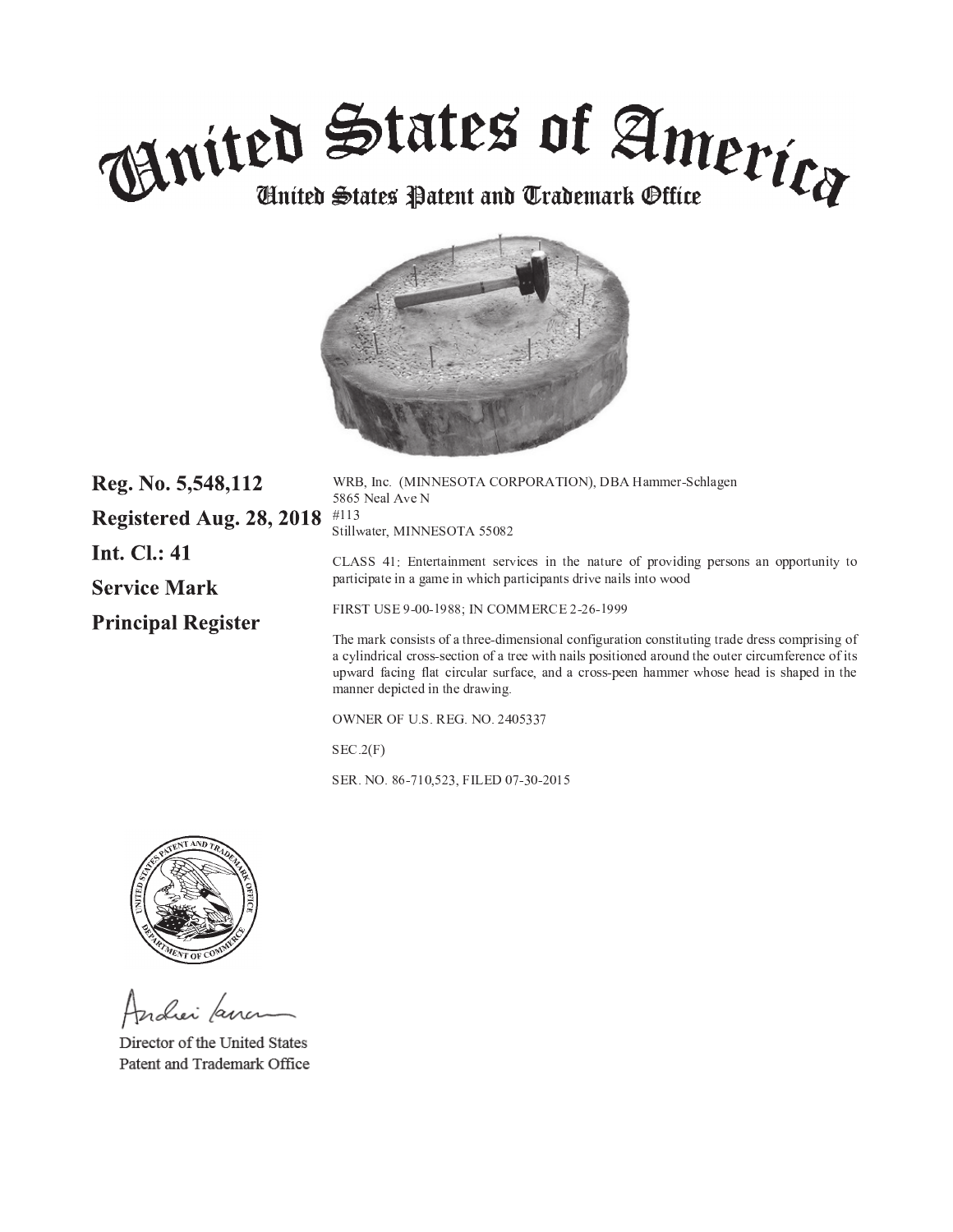**UNITED STATES PATENT AND TRADEMARK OFFICE Trademark Trial and Appeal Board P.O. Box 1451 Alexandria, VA 22313-1451**  General Contact Number: 571-272-8500 General Email: TTABInfo@uspto.gov

July 23, 2018

Opposition No. 91234178

*Eichenfeld, LLC* 

 $\upsilon.$ 

*WRB, Inc.* 

## **By the Trademark Trial and Appeal Board:**

Applicant's motion for involuntary dismissal (filed June 12, 2018) is granted as conceded. *See* Trademark Rules 2.127(a) and 2.132.

Accordingly, the opposition is dismissed with prejudice.

nmt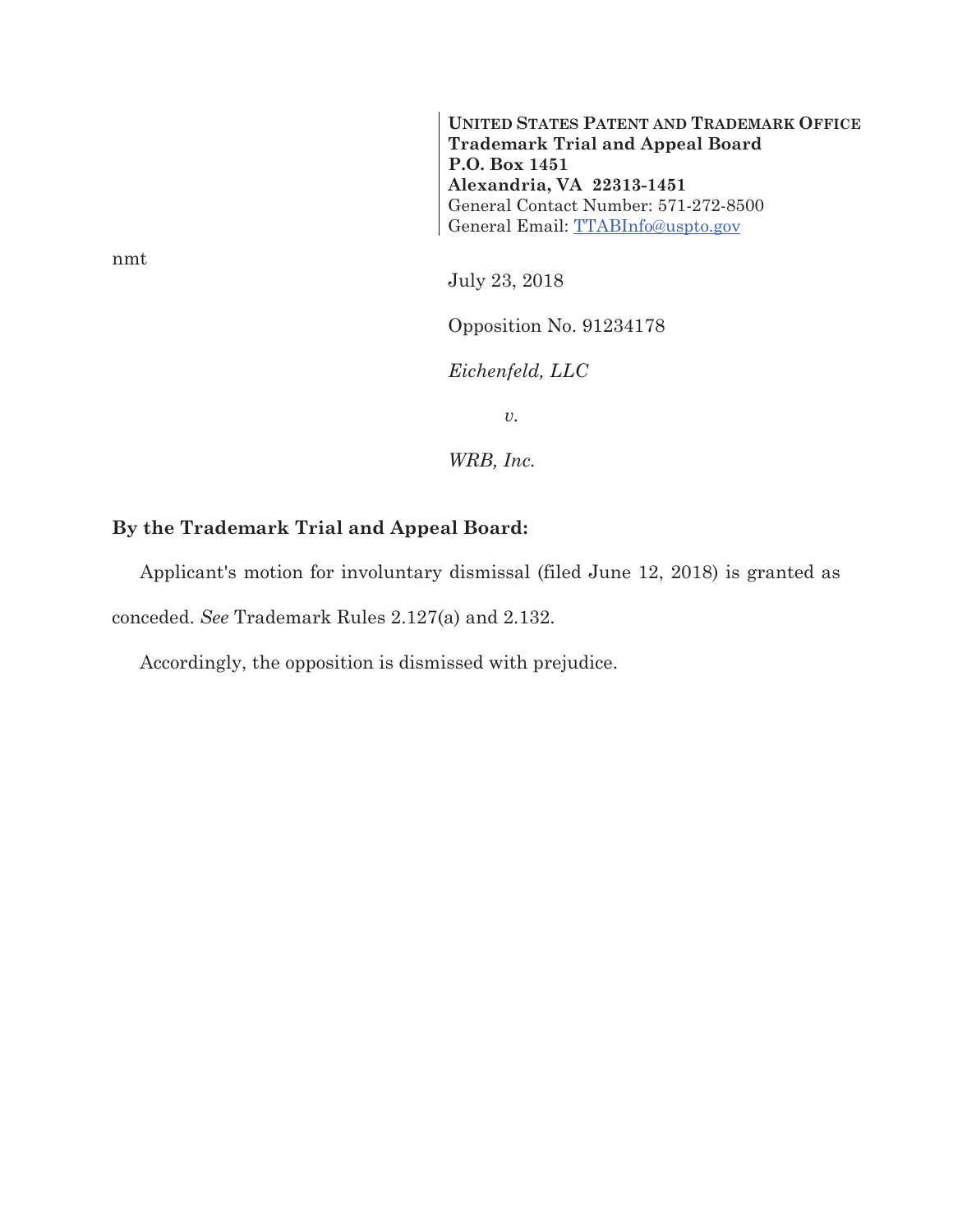| 1  |                                                                                             |                                                                                     |  |
|----|---------------------------------------------------------------------------------------------|-------------------------------------------------------------------------------------|--|
| 2  |                                                                                             |                                                                                     |  |
| 3  |                                                                                             | FILED IN THE<br><b>U.S. DISTRICT COURT</b><br><b>EASTERN DISTRICT OF WASHINGTON</b> |  |
| 4  |                                                                                             | May 08, 2018                                                                        |  |
| 5  | SEAN F. MCAVOY, CLERK<br>UNITED STATES DISTRICT COURT                                       |                                                                                     |  |
| 6  | <b>EASTERN DISTRICT OF WASHINGTON</b>                                                       |                                                                                     |  |
| 7  |                                                                                             |                                                                                     |  |
| 8  | WRB, INC., a Minnesota corporation,                                                         | NO: 2:16-CV-436-RMP                                                                 |  |
| 9  | Plaintiff,                                                                                  | ORDER OF DISMISSAL WITH                                                             |  |
| 10 | V.                                                                                          | <b>PREJUDICE</b>                                                                    |  |
| 11 | VISION MARKETING, LLC a<br>Washington LLC; OKTOBERFEST                                      |                                                                                     |  |
| 12 | AT THE RIVER, a Washington<br>unregistered partnership; THOMAS<br><b>STEBBINS and KAREN</b> |                                                                                     |  |
| 13 | STEBBINS, individually and on<br>behalf of their marital community,                         |                                                                                     |  |
| 14 | Defendants.                                                                                 |                                                                                     |  |
| 15 |                                                                                             |                                                                                     |  |
| 16 | BEFORE THE COURT is the parties' Stipulation of Dismissal with                              |                                                                                     |  |
| 17 |                                                                                             | Prejudice, ECF No. 73. Having reviewed the Stipulation and the record, the Court    |  |
| 18 |                                                                                             | finds good cause to approve dismissal. Accordingly, IT IS HEREBY ORDERED:           |  |
| 19 |                                                                                             | 1. The parties' Stipulation of Dismissal with Prejudice, ECF No. 73, is             |  |
| 20 | <b>APPROVED.</b>                                                                            |                                                                                     |  |
| 21 |                                                                                             |                                                                                     |  |
|    | ORDER OF DISMISSAL WITH PREJUDICE ~ 1                                                       | <b>Dockets</b>                                                                      |  |